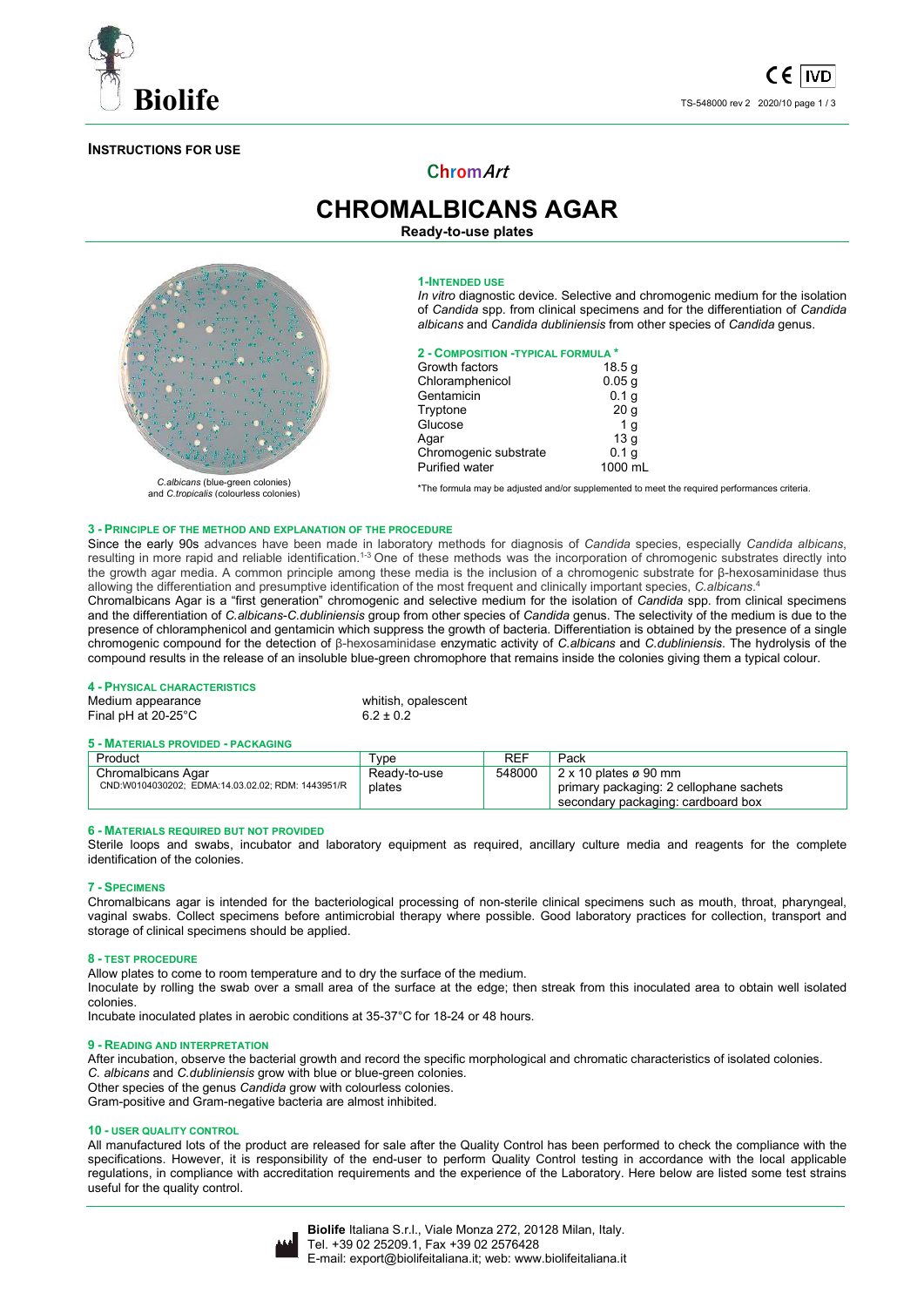

| <b>CONTROL STRAINS</b> |             |       | INCUBATION $T^{\circ}/T$ / ATM | EXPECTED RESULTS                 |  |
|------------------------|-------------|-------|--------------------------------|----------------------------------|--|
| C.albicans             | ATCC        | 10231 | 35-37°C /18- 24h / A           | good growth, blue-green colonies |  |
| C.tropicalis           | <b>NCPF</b> | 8841  | 35-37°C /18- 24h / A           | good growth, colourless colonies |  |
| P mirabilis            | ATCC.       | 10005 | 35-37°C /18-24h / A            | inhibited                        |  |
| P.aeruginosa ATCC      |             | 27853 | 35-37°C /18- 24h / A           | partially inhibited              |  |

A: aerobic incubation; ATCC is a trademark of American Type Culture Collection; NCPF: Public Health England, National Collection of Pathogenic Fungi.

#### **11 - PERFORMANCES CHARACTERISTICS**

The performance characteristics of Chromalbicans Agar was evaluated by Carillo-Munoz et al.<sup>5</sup> with 723 clinical isolates and type culture collection strains from different genera including *Candida, Cryptococcus, Pichia, Rhodotorula, Saccharomyces, Trichosporon* and *Zygosaccharomyces*. Presumptive identification was confirmed by germ tube test and carbohydrate assimilation on API-ATB ID 32C. Growth on Chromalbicans Agar was very useful for the presumptive identification of *C.albicans/C.dubliniensis* isolates, and sensitivity and specificity values were significantly high (>97%), since a very low number of isolates were found to be false negative or false positive. Sensitivity of *C.albicans/C.dubliniensis* detection: 97.09%; specificity *of C.albicans/C.dubliniensis* detection: 97.63%. Predictive value of the negative result: 97.38%; predictive value of the positive result: 97.37%

Prior to release for sale, a representative sample of all lots of ready-to-use plates of Chromalbicans Agar and of the raw material used for the production of prepared plates (dehydrated Chromalbicans Agar REF 408000) are tested for productivity, specificity and selectivity by comparing the results with a previously approved Reference Batch.

Productivity and specificity are evaluated by semi-quantitative ecometric technique with the following strains: *C.albicans* ATCC 10231, *C.albicans* ATCC 18804, *C.albicans* ATCC 2091, *C.tropicalis* NCPF 8841. After incubation at 35-37°C for 18-24 hours, the amount of growth and the chromatic characteristics of the colonies are evaluated and recorded. *C.albicans* strains show a good grow with blue-green colonies while *C.tropicalis* grows with colourless colonies.

Selectivity is evaluated with modified Miles-Misra surface drop method by inoculating the plates with suitable decimal dilutions in saline of a 0.5 McFarland suspension of the non-target strains *P.aeruginosa* ATCC 27853, *E.faecalis* ATCC 19433, *P.mirabilis* ATCC 10005. *P.aeruginosa* is partially inhibited and the growth of other non-target strains is totally inhibited.

## **12 - LIMITATIONS OF THE METHOD**

- *C.dubliniensis* is ß-hexosaminidase positive and grows with blue-green colonies and therefore it is not differentiable from *C.albicans*.
- The medium contains a single chromogenic substrate for the detection of ß-hexosaminidase positive strains (*C.albicans* and *C.dubliniensis*) and therefore doesn't allow the differentiation between other species of the genus *Candida* which grow with colourless colonies.
- Even if the microbial colonies on the plates are differentiated on the basis of their morphological and chromatic characteristics, it is recommended that biochemical, immunological, molecular, or mass spectrometry testing be performed on isolates, from pure culture, for complete identification. If relevant, perform antimicrobial susceptibility testing.
- This culture medium is intended as an aid in the diagnosis of infectious diseases; the interpretation of the results must be made considering the patient's clinical history, the origin of the sample and the results of other diagnostic tests.

#### **13 - PRECAUTIONS AND WARNINGS**

- This product is a qualitative *in vitro* diagnostic, for professional use only; it is to be used by adequately trained and qualified laboratory personnel, observing approved biohazard precautions and aseptic techniques.
- This product is not classified as dangerous according to current European legislation.
- This culture medium contains raw materials of animal origin. The *ante* and *post mortem* controls of the animals and those during the production and distribution cycle of the raw materials, cannot completely guarantee that these products do not contain any transmissible pathogen. Therefore, it is recommended that the ready-to-use plates be treated as potentially infectious, and handled observing the usual specific precautions: do not ingest, inhale, or allow to come into contact with skin, eyes, mucous membranes. Download the TSE Statement from the website www.biolifeitaliana.it, describing the measures implemented by Biolife Italiana for the risk reduction linked to infectious animal diseases.
- All laboratory specimens should be considered infectious.
- The laboratory area must be controlled to avoid contaminants such as culture medium or microbial agents.
- Each plate of this culture medium is for single use only.
- Ready-to-use plates are not to be considered a "sterile product" as they are not subject to terminal sterilization but a product with controlled bio contamination, within the limits of defined specifications reported on the Quality Control Certificate.
- Sterilize all biohazard waste before disposal. Dispose the unused medium and the plates inoculated with samples or microbial strains in accordance with current local legislation.
- The Certificates of Analysis and the Safety Data Sheet are available on the website www.biolifeitaliana.it.
- The information provided in this document has been defined to the best of our knowledge and ability and represents a guideline for the proper use of the product but without obligation or liability. In all cases existing local laws, regulations and standard procedures must be observed for the examination of samples collected from human and animal organic districts, for environmental samples and for products intended for human or animal consumption. Our information does not relieve our customers from their responsibility for checking the suitability of our product for the intended purpose.

# **14 - STORAGE CONDITIONS AND SHELF LIFE**

Upon receipt, store plates in their original pack at 2-8°C away from direct light. If properly stored, the plates may be used up to the expiration date. Do not use the plates beyond this date. Plates from opened plastic sachet can be used for 7 days when stored in a clean area at 2-8°C. Do not use the plates if the plastic sachet is damaged or if the dish is broken. Do not use the plates with signs of deterioration (e.g. microbial contamination, dehydration, shrinking or cracking of the medium, atypical colour, excess of moisture).